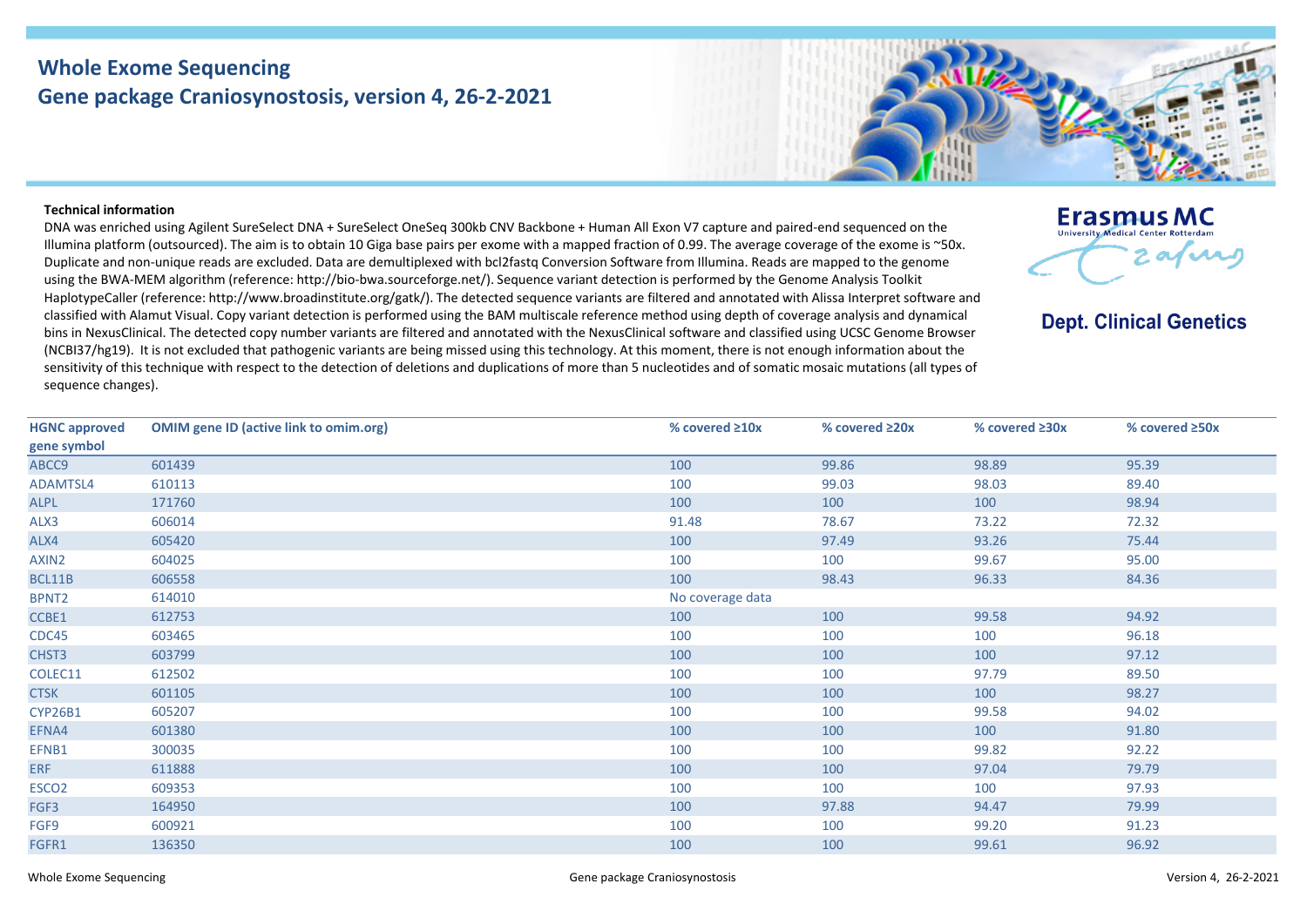| <b>HGNC approved</b> | <b>OMIM gene ID (active link to omim.org)</b> | % covered ≥10x | % covered ≥20x | % covered ≥30x | % covered ≥50x |
|----------------------|-----------------------------------------------|----------------|----------------|----------------|----------------|
| gene symbol          |                                               |                |                |                |                |
| FGFR2                | 176943                                        | 100            | 100            | 99.54          | 97.18          |
| FGFR3                | 134934                                        | 100            | 99.62          | 98.10          | 84.77          |
| <b>FLNA</b>          | 300017                                        | 100            | 99.43          | 98.63          | 95.60          |
| <b>FLNB</b>          | 603381                                        | 100            | 100            | 99.61          | 95.58          |
| FREM1                | 608944                                        | 100            | 100            | 99.55          | 97.23          |
| GLI3                 | 165240                                        | 100            | 100            | 100            | 98.10          |
| <b>GNAS</b>          | 139320                                        | 100            | 100            | 100            | 97.95          |
| <b>GNPTAB</b>        | 607840                                        | 100            | 99.92          | 99.10          | 96.36          |
| GPC3                 | 300037                                        | 100            | 99.90          | 97.06          | 86.38          |
| GPC4                 | 300168                                        | 100            | 100            | 99.65          | 95.02          |
| <b>GUSB</b>          | 611499                                        | 100            | 100            | 100            | 96.42          |
| <b>HRAS</b>          | 190020                                        | 100            | 100            | 100            | 100            |
| HUWE1                | 300697                                        | 99.94          | 99.04          | 96.87          | 87.38          |
| <b>IFT122</b>        | 606045                                        | 100            | 99.83          | 98.59          | 91.64          |
| IFT43                | 614068                                        | 100            | 100            | 100            | 97.33          |
| IGF1R                | 147370                                        | 100            | 100            | 99.00          | 95.39          |
| <b>IHH</b>           | 600726                                        | 100            | 99.81          | 97.25          | 92.85          |
| IL11                 | 147681                                        | 96.84          | 84.79          | 71.88          | 42.83          |
| IL11RA               | 600939                                        | 100            | 99.14          | 94.02          | 78.25          |
| IRX5                 | 606195                                        | 100            | 100            | 95.63          | 82.01          |
| JAG1                 | 601920                                        | 100            | 98.20          | 97.58          | 96.60          |
| KDM6A                | 300128                                        | 100            | 98.66          | 94.85          | 78.84          |
| KMT2D                | 602113                                        | 100            | 100            | 99.75          | 95.33          |
| <b>KPTN</b>          | 615620                                        | 100            | 100            | 97.06          | 83.17          |
| <b>KRAS</b>          | 190070                                        | 100            | 100            | 100            | 100            |
| LRP5                 | 603506                                        | 97.91          | 97.83          | 96.64          | 91.64          |
| MASP1                | 600521                                        | 100            | 100            | 100            | 96.96          |
| MCPH1                | 607117                                        | 98.36          | 95.86          | 91.18          | 87.40          |
| MEGF8                | 604267                                        | 99.95          | 97.91          | 93.51          | 79.89          |
| MSX2                 | 123101                                        | 100            | 100            | 95.78          | 89.36          |
| <b>NFIX</b>          | 164005                                        | 100            | 100            | 97.89          | 87.43          |
| NOTCH <sub>2</sub>   | 600275                                        | 99.78          | 98.49          | 97.37          | 93.59          |
| OSTM1                | 607649                                        | 100            | 91.53          | 77.50          | 62.48          |
| P4HB                 | 176790                                        | 100            | 99.43          | 96.19          | 83.57          |
| <b>PHEX</b>          | 300550                                        | 100            | 100            | 99.55          | 87.29          |
| POLR1A               | 616404                                        | 100            | 100            | 99.47          | 93.89          |
| POLR1B               | 602000                                        | 95.91          | 95.91          | 95.91          | 94.84          |
| POLR1C               | 610060                                        | 100            | 100            | 100            | 92.16          |
| POLR1D               | 613715                                        | 100            | 100            | 100            | 89.52          |
| <b>POR</b>           | 124015                                        | 100            | 100            | 100            | 98.25          |
| RAB <sub>23</sub>    | 606144                                        | 100            | 100            | 100            | 98.92          |